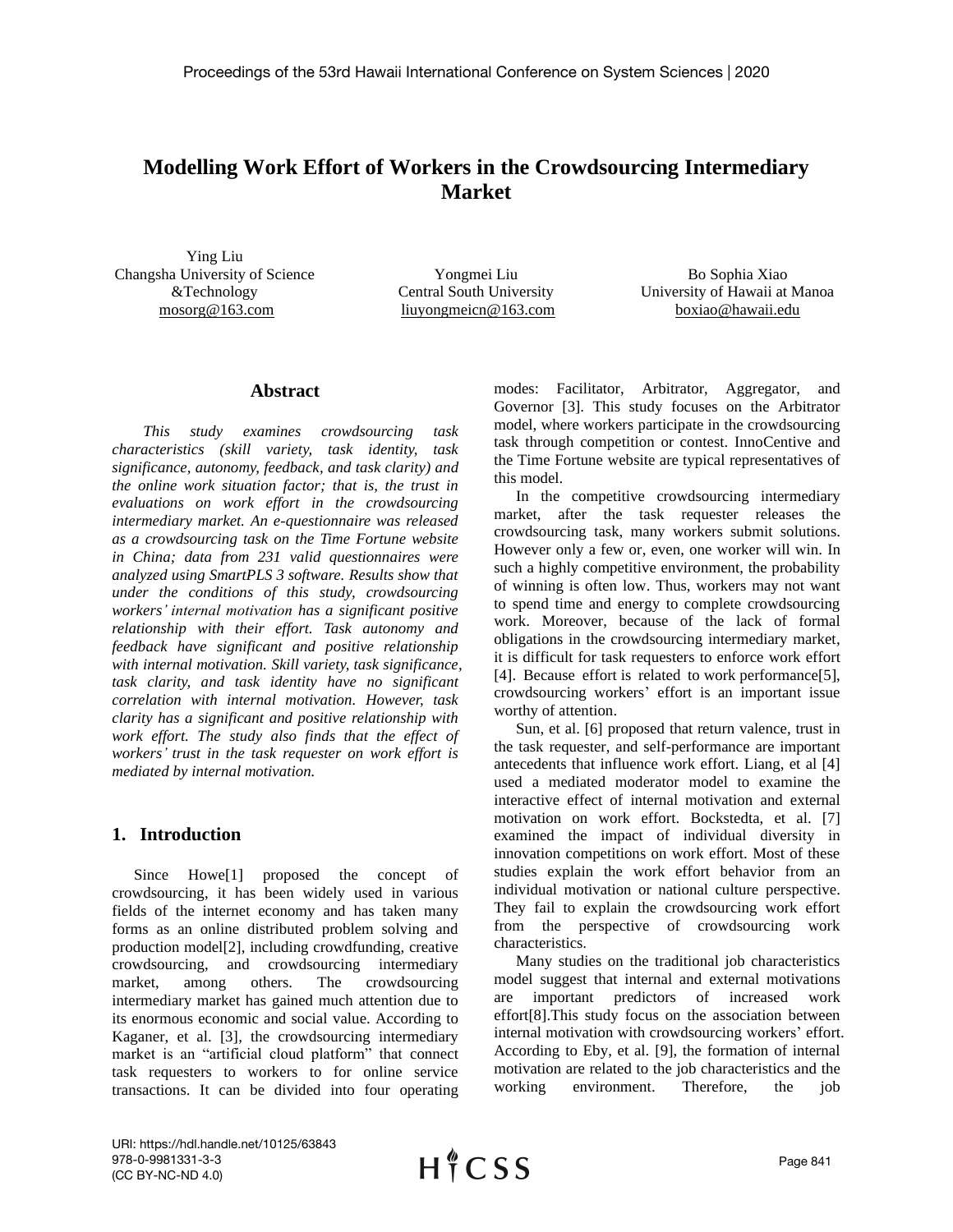characteristics model is significant in explaining internal motivation [10].

The crowdsourcing intermediary market is a webbased online labor market with electronization and virtualization as typical features. In this environment, task clarity is considered to be an important factor predicting effort[11]. Due to the lack of direct communication, crowdsourcing workers rely on the task information posted by the task requester to understand the specific job requirements [12]. The lack of clarity can reduce worker performance and, ultimately, the work quality [13]. Therefore, the study incorporates task clarity into the job characteristics model and attempt to explore its relationship with internal motivation and effort.

Moreover, since there is no legal labor contract, crowdsourcing workers can enter or exit the market at any time [14] and, decide their level of effort. In this highly uncertain work environment, trust between transaction parties is particularly important. Therefore, trust in the task requester is a crucial work situation factor. Related research also shows that trust is an antecedent variable that increases participation and work effort [6]. In summary, this study explains the workers' work effort behavior from the perspective of crowdsourcing work characteristics and the online work situation.

### **2. Literature review**

### **2.1. Job characteristic model**

The job characteristics model was proposed by Hackman & Oldham [15]. The model posits that five core job characteristics (including skill variety, task identity, task significance, autonomy, and feedback) have an important impact on employee behavior and attitude outcomes by influencing three psychological states of perceived work meaningfulness, work responsibility, and the knowledge of work results. Given these psychological states, employees would be internally motivated to perform better [16]. The significant effect of job characteristics on internal work motivation has been verified in industrial sales, hotel work and online knowledge sharing.

Different from the traditional work situation, workers in the crowdsourcing intermediary market can freely participate in and withdraw from tasks, which have high mobility [14]. Meanwhile, in the competitive market, there is great uncertainty on whether workers will win and get paid [17]. These unique working mechanisms may weaken the explanatory power of the job characteristics theory. For example, some platforms do not provide sufficient skill diversity, task

identity, and task significance, leading to low job motivation, performance, and satisfaction [14]. Other scholars propose that task clarity is important and has association with job performance and satisfaction [18]. Given the remote working context, the degree to which tasks are clearly defined is an important antecedent variable predicting work performance and effort [11]. Different from the traditional work situation, the crowdsourcing intermediary market is a virtual work market, which has the essential characteristics of remote work. Task clarity is an important crowdsourcing work feature [13]. Given virtualization, this study incorporates task clarity into the traditional work characteristic model and try to explore its correlation with internal motivation and work effort.

### **2.2. Trust Theory**

Due to the high complexity and anonymity of the electronic trading market, sellers may exhibit unpredictable behaviors, causing customers to be unsure of current online risks and its full consequences [19]. Therefore, trust in the seller helps the consumer accept any risk associated with the transaction[20].

The crowdsourcing intermediary market also has typical characteristics of virtual trading markets such as uncertainty, anonymity, lack of control and potential opportunism [21]. Unlike traditional e-commerce, the crowdsourcing market is a reverse trading model where the task requester buys the service and the worker provides the service. Whether the worker ultimately wins depends on the subjective decision-making of the task requester. This situation makes it very uncertain for workers to get paid after submitting a solution. In this uncertain work environment, effort may have strong correlation with trust in the task requester. Some studies have verified the importance of trust in the crowdsourcing intermediary market[22]. Therefore, this study incorporates trust in the model and attempts to explore its relationship with work effort.

## **3. Hypothesis development**

### **3.1. Intrinsic motivation and work effort**

According to resource allocation theory, effort is considered to be a source of attention [23], and the different ways in which workers allocate resources to their tasks affect their performance [24]. Studies have shown that the degree of difference in employee work effort can be explained by the work motivation that drives employees [8]: internal motivation and external motivation have positive relationship with the employees' work effort. The competitive working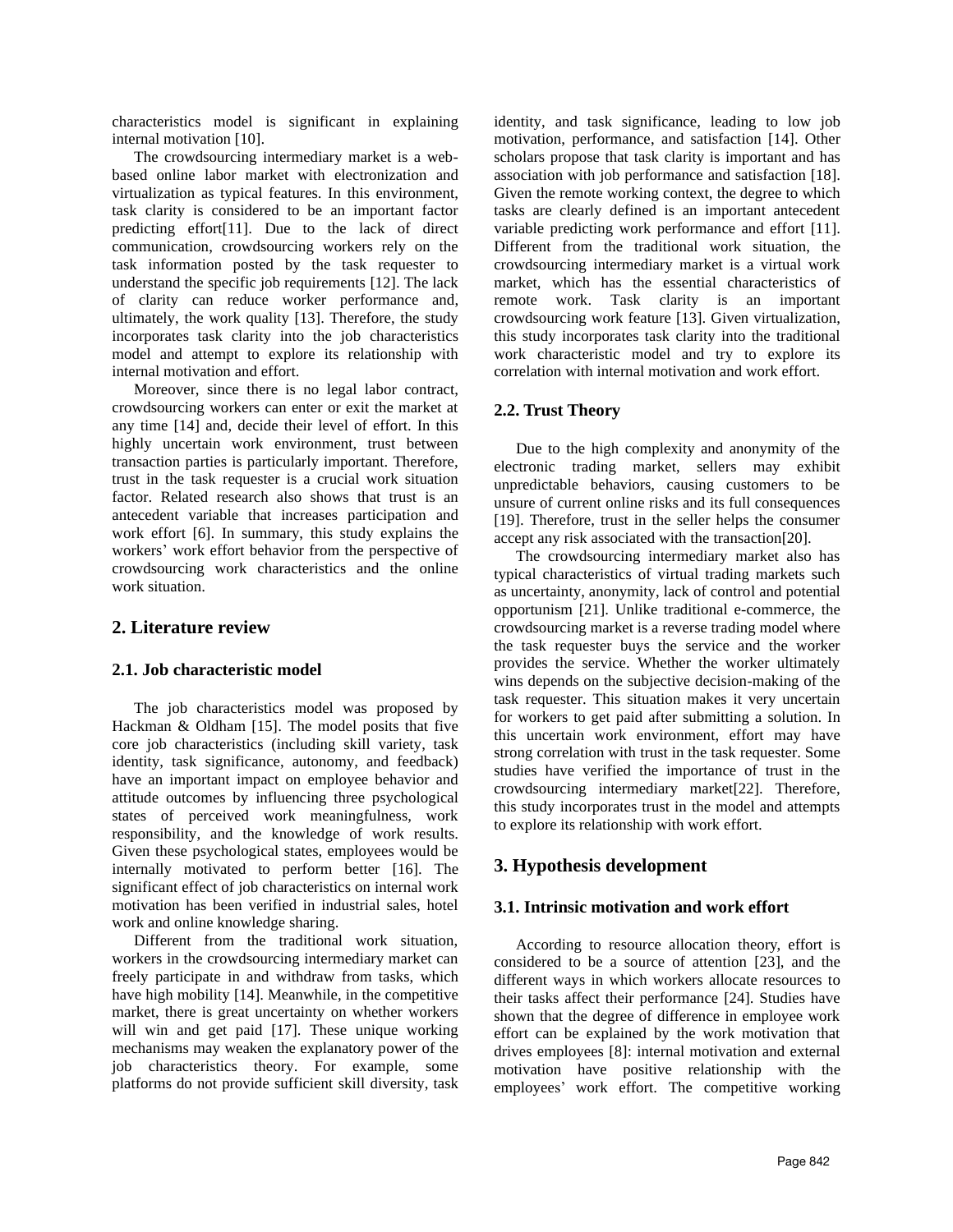mechanism requires workers to invest a certain amount of time and energy in advance. Therefore, whether the worker wins is inseparable from the extent of the effort invested. According to Kanfer [25], individuals who are internally motivated have an intrinsic pursuit of personal growth and development, autonomy, and competence, thus strengthening the level of their work effort. Therefore, workers with stronger internal motivations show stronger work effort. Hence, the following hypothesis is made:

Hypothesis 1: Crowdsourcing workers' internal motivation has a positive relationship with their work effort.

## **3.2. Crowdsourcing work characteristics and intrinsic motivation**

**3.2.1. Skill variety and internal motivation.** The skill variety of crowdsourcing work is the degree to which workers use a variety of different skills and complete many different activities in the process of participating in crowdsourcing work [26]. When a task requires individuals to engage in activities that challenge or extend their skills and abilities, the individuals may experience personal meaning [15]. The crowdsourcing intermediary market is a service trading platform that connects workers with different experiences, abilities, skills to task requesters with different service requirements. Workers can choose to participate in crowdsourcing tasks according to their skills and competencies. Different tasks allow workers to apply different knowledge and skills that challenge them; thus, they will perceive the work as interesting and pleasant. Hence, the following hypothesis is formed:

Hypothesis 2: Skill variety has a positive relationship with workers' internal motivation.

**3.2.2. Crowdsourcing task identity and internal motivation.** According to Rousseau [27], task identity is the degree to which a holistic and identifiable work is completed. Hackman [28] believes that a job that includes a complete task, such as providing a complete service unit or providing a complete product, will always be more interesting and motivating than providing a fraction of the task. Currently, the tasks issued by task requesters are mainly logo design, copywriting, software development, among others. These tasks require workers to provide complete logo design pictures, manuscripts, or software development codes as final submissions. Therefore, the work involved in the crowdsourcing intermediary market has a high degree of independence and identifiability, the identity of which will positively contribute to workers' internal motivation. Therefore, the following assumption is made:

Hypothesis 3: Crowdsourcing task identity has a positive relationship with workers' internal motivation.

**3.2.3. Crowdsourcing task significance and internal motivation.** According to Rousseau [27], task significance is the extent to which work affects other's work or life. Hackman [28] also suggests that individuals can experience more meaning from work that can affect the physical or mental health of others, and are thus more internally motivated to work. Task significance motivates employees to complete their work by making employees feel the meaningfulness of the work. Since the reward of crowdsourcing tasks in the crowdsourcing market are relatively low, most workers use crowdsourcing task as part-time jobs to earn extra income or improve work skills. Therefore, for many crowdsourcing workers, the work has little impact on their lives and is of minor importance. Therefore, the following assumption is made:

Hypothesis 4: Crowdsourcing job significance has no significant relationship with workers' internal motivation.

**3.2.4. Crowdsourcing task autonomy and internal motivation.** Crowdsourcing work autonomy is the degree to which workers can freely complete tasks and submit solutions [26]. When a crowdsourcing task has a high degree of autonomy, work results will gradually depend on individual efforts, motivation, and decisionmaking rather than on the work manual or instructions from the boss [15]. Therefore, higher autonomy tasks can induce a higher sense of responsibility to internally motivate workers to complete their task. Given the openness of the market, workers can freely enter or exit crowdsourcing tasks. Workers have complete autonomy in task selection and work method. According to Malone & Lepper [29], a higher level of self-control will mean a higher internal motivation. Hence, the following hypothesis is formed:

Hypothesis 5: Crowdsourcing task autonomy has a positive relationship with workers' internal motivation.

**3.2.5. Crowdsourcing task feedback and internal motivation.** Feedback is the degree of understanding the quality of personal work completion [27]. Crowdsourcing task feedback refers to the information workers get from task requesters about their work performance. Studies show that positive feedback can increase internal motivation by improving the sense of competence, while negative feedback on perceived competence can weaken internal and external motivation, resulting in no motivation [10]. Many platforms provide task requesters with function to provide feedback on worker solutions. After submitting the solution, if workers receive feedback from task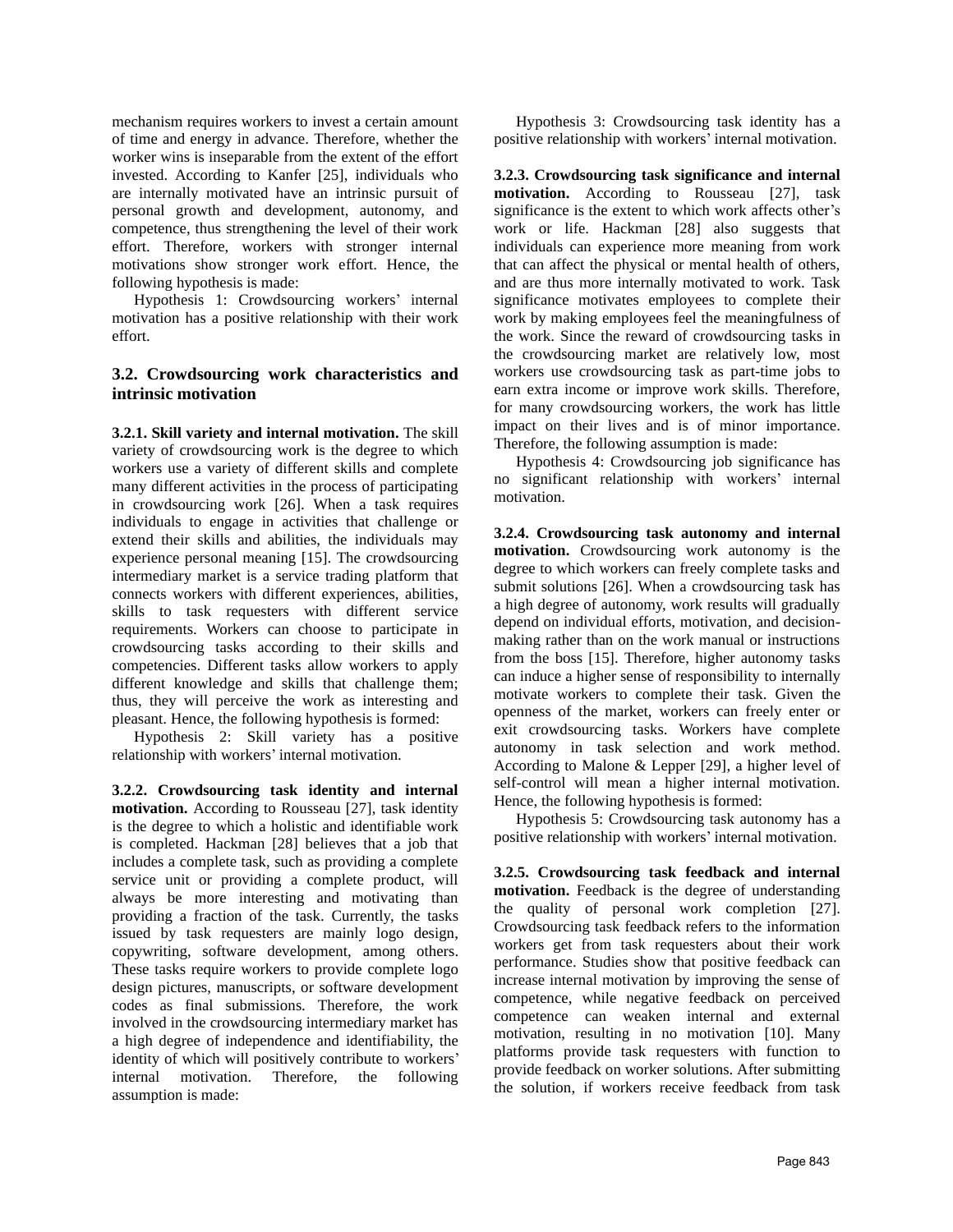requesters on their solutions, they will perceive that their solution is appreciated, and thus, experience the value of their work. This perception of the value of their work would increase their internal motivation. Hence, the following hypothesis is formed:

Hypothesis 6: Crowdsourcing task feedback has a positive relationship with workers' internal motivation.

## **3.3. Task clarity, internal motivation and work effort**

**3.3.1. Task clarity and internal motivation.** The task in the crowdsourcing intermediary market is, by nature telework. Task clarity refers to the existence of clear criteria standards for how tasks are performed and the exact results required [30]. Task clarity is a crucial concept in the digital media workplace, which lacks physical space and face-to-face communication [31]. Kim [32] believes that individuals are motivated not only by intrinsic needs but also by positive job-related factors, such as task clarity, skill utilization, task significance, and social interaction. Tasks with clear and detailed instructions will make workers have the confidence to complete the task, thus, increasing their expectation of winning. Workers will be internally motivated and willing to participate in the task; Contrarily, if work instructions are vague, workers will lose the confidence to complete the task because of the lack of clarity, thus, reducing their expectation of winning and their willingness to participate in the task. Hence, the following hypothesis is formed:

Hypothesis 7: Crowdsourcing task clarity has a positive relationship with workers' internal motivation.

**3.3.2. Task clarity and work effort.** According to organizational psychology research, task clarity generally includes goal clarity and role clarity. Goal clarity refers to the clarity of one's objectives and responsibilities [33], while role clarity represents clear working procedures, standards and knowledge of results[34]. Gadiraju et al. (2017) proposed that task clarity is an important feature of crowdsourcing work, which will enhance workers' performance.

In the competitive crowdsourcing intermediary market, the tasks are mainly logo design, advertising design, software development and among others. The effective completion of these tasks requires workers to understand the specific details and requirements of tasks fully. When the description of the task requirement information is relatively clear, the worker will more easily understand the specific requirements of the task requester for the submission. Thus, the solution will be more in line with the criteria of the task requester. Hence, the worker will be more willing to complete the task; When the task requirement information is vague, it is difficult for the worker to understand the specific work requirements, and the quality of the solution will be far from the requirements of the task requester, thus reducing worker's work effort. Therefore, the following assumption is made:

Hypothesis 8: Crowdsourcing task clarity has a positive relationship with work effort.

## **3.4. Trust in the task requester, internal motivation and work effort**

**3.4.1. Trust in the task requester and internal motivation.** Dirks & Ferrin [35] argued that trust would directly impact on many employee outcomes, such as attitude and performance. Other studies show that trust also has a direct impact on internal motivation. Chen, et al. [36] proposed that public managers' trust in citizens, colleagues, and institutional leaders can enhance their motivation for public service. This study hypothesizes that trust in the task requester would have a positive relationship with workers' internal motivation; that is, when workers show trust in the task requester, they will be internally motivated to participate in crowdsourcing tasks. Contrarily, if workers distrust task requesters, their internal motivation to participate in crowdsourcing tasks will reduce. Hence, the following hypothesis is formed:

Hypothesis 9: Crowdsourcing workers' trust in task requester has a positive relationship with internal motivation.

**3.4.2. Trust in the task requester and work effort.** According to Pavlou & Gefen [37], trust in the task requester is a subjective belief that the transaction takes place in a manner consistent with their expectation of trustworthy behavior. The competitive crowdsourcing intermediary market requires workers to invest time and energy to submit solutions in advance; whether workers can get paid ultimately depends on whether the task requester will keep their promises [6]. When workers expect task requesters to review their solution carefully to have a chance to win, they will be motivated to put more effort into the submission. Contrarily, if workers distrust the task requester (that is, they don't believe the task requester would evaluate their solution carefully, and their chance of winning is low), they will decrease their work effort. Hence, the following hypothesis is formed:

Hypothesis 10: Crowdsourcing workers' trust in task requester has a positive relationship with work effort.

In short, this study integrated the job characteristics model, motivation theory, and trust theory to build the theoretical model, as shown in Figure 1.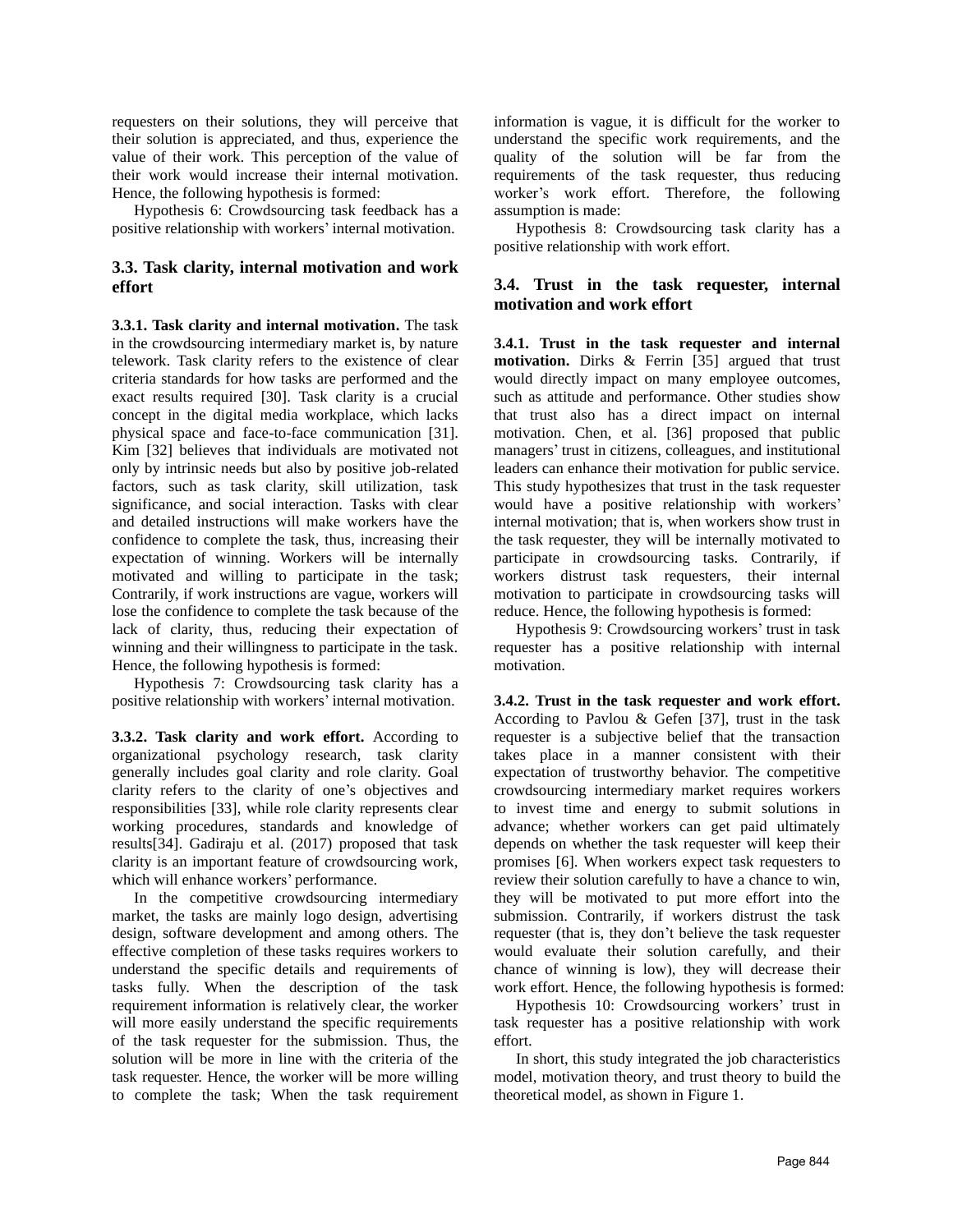

**Figure 1. Theoretical model**

## **4. Research method**

### **4.1. Pre-test and small-scale test**

The initial questionnaire employed was determined using the literature review and submitted to five doctoral students in management for review, from which the questionnaire was revised to further adapt it to the crowdsourcing intermediary market. Next, the "questionnaire star" website (www.wjx.cn) was employed to generate the electronic questionnaire and was released to the Time Fortune website (www.680.com) in the form of an online task. Workers were recruited to complete the questionnaire. For each questionnaire, 4 RMB will be paid. After collecting 50 electronic questionnaires, following the reliability and validity, some questionnaire items were readjusted. Finally, the measurement scale was determined (see Appendix A).

### **4.2. Data collection**

Subsequently, the electronic questionnaire continued to be released in the Time Fortune website. The Time Fortune website was established in September 2006; it is an industry-leading crowdsourcing intermediary website in China. As of January 2019, the website's homepage showed a total amount of 3,070,010,347 RMB in real-time transactions. The crowdsourcing tasks of the Time Fortune website include logo design, decoration design, marketing communication, software development, among others. The main groups are college students and in-service staff, and most of them work part-time.

The questionnaire was released from October 2018 to November 2018. A total of 231 complete questionnaires were received. Table 1 describes the statistical characteristics of responders.

### **Table 1. Demographic profile**

|                                                 | Characteristic                       | Frequency | Percent |
|-------------------------------------------------|--------------------------------------|-----------|---------|
| Gender                                          | Male                                 | 146       | 63.2    |
|                                                 | Female                               | 85        | 36.8    |
| Education                                       | High school or below                 | 29        | 12.6    |
|                                                 | College                              | 83        | 35.9    |
|                                                 | University                           | 115       | 49.8    |
|                                                 | Graduate school or above             | 4         | 1.7     |
| Tenure                                          | $0 - 0.5$ year                       | 43        | 18.6    |
|                                                 | $0.5 \sim 1$ year                    | 53        | 22.9    |
|                                                 | $1 - 2$ year                         | 57        | 24.7    |
|                                                 | $3 - 5$ year                         | 54        | 23.4    |
|                                                 | 5 years and above                    | 24        | 10.4    |
| <b>Task types that</b><br>participate<br>mostly | Design                               | 13        | 5.6     |
|                                                 | Website<br>and<br>program            | 11        | 4.8     |
|                                                 | development<br>Advertisement writing | 62        | 26.8    |
|                                                 | Copywriting                          | 114       | 49.4    |
|                                                 | Online Marketing                     | 31        | 13.4    |
|                                                 | Others                               |           |         |

### **4.3. Measurement**

The scales adopted in this study are all mature scales and are appropriately adjusted and adapted to the crowdsourcing market. Skill variety (TV), task identity (TI), task significance (TS), task autonomy (TA) and task feedback (TF) were measured using the job diagnostic scale (JDS) developed by Hackman & Oldham [38]. The measurement of internal motivation (IM) is made by Liang, et al [4]. Trust in the task requester (RT) was measured using the scale of trust in the community seller used by Pavlou & Gefen [37]. Task clarity (TC) was measured using the task clarity scale used by Kirkpatrick & Locke [39]. The work effort (WE) measure developed by Liang, et al [4] was adopted to measure work effort. A seven-point Likert scale was employed (from 1, strongly disagree, to 7, strongly agree).

### **4.4. Common method variance**

This study utilizes SmartPLS 3 software for data analysis. In this study, multiple variable data are often provided by the same subject. Thus, it is necessary to conduct common method variance test to ensure that no systematic deviation affects the data. According to Liang, et al. [40], the PLS method is used to evaluate the common method bias. The results show that the average variance interpreted by the substantive indicators is 0.630, while the average variance interpreted by the method-based indicators is 0.012. Moreover, most method factor loadings are insignificant. Given that the common method variance is small and insignificant, there is no serious common method variance in the data employed.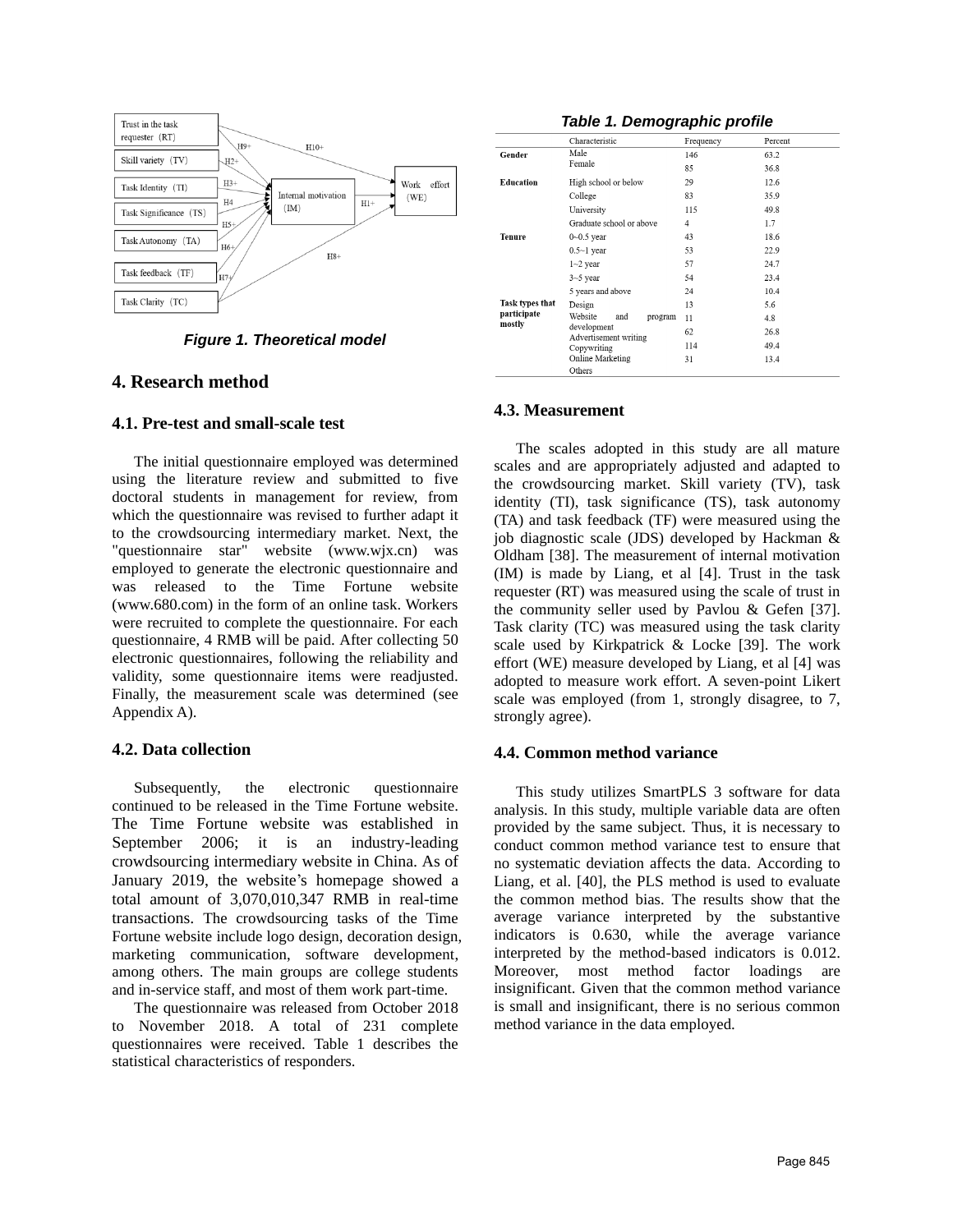## **5. Results**

### **5.1. Construct validity and reliability test**

In PLS-SEM, the reliability of constructs can be evaluated by combining reliability (CR) values. As shown in Table 2, CR values of all reflective constructs were greater than 0.8, and higher than the minimum requirement of 0.7, indicating that these scales had good internal consistency. The scale's convergent validity can be tested by factor loading and average variance extracted (AVE) values. In Table 2, all the factor loadings are higher than 0.7. Meanwhile, the AVE values of all reflective constructs were higher than 0.56, meeting the recommended criteria.

Fornell-Larcker Criterion commonly test the reflective measurement model's discriminant validity. According to Table 3, the Fornel-Larcker criterion indicates that off-diagonal values represent correlation coefficients between potential constructs, while diagonal values represent the square root of the AVE value of each construct. The data show that there is good discriminant validity among the constructs in the model.

### **5.2. Structural model**

First, the structural model's collinearity is tested. The data shows that the variance inflation factor (VIF) value among all constructs is  $\leq$ 5, indicating that there was no severe collinearity among constructs.

|  | Table 2. Construct reliability and validity |  |  |  |
|--|---------------------------------------------|--|--|--|
|--|---------------------------------------------|--|--|--|

| Construct                | Item            | Item Loading | CR    | AVE   |
|--------------------------|-----------------|--------------|-------|-------|
| Internal motivation (IM) | IM1             | 0.771        | 0.844 | 0.575 |
|                          | IM <sub>2</sub> | 0.734        |       |       |
|                          | IM3             | 0.797        |       |       |
|                          | IM4             | 0.724        |       |       |
| Task Clarity (TC)        | TC1             | 0.755        | 0.865 | 0.617 |
|                          | TC <sub>2</sub> | 0.731        |       |       |
|                          | TC3             | 0.827        |       |       |
|                          | TC4             | 0.826        |       |       |
| Skill Variety (TV)       | TV1             | 0.827        | 0.854 | 0.746 |
|                          | TV <sub>2</sub> | 0.898        |       |       |
| Task Significance (TS)   | TS1             | 0.828        | 0.844 | 0.643 |
|                          | TS <sub>2</sub> | 0.769        |       |       |
|                          | TS3             | 0.808        |       |       |
| Task Identity (TI)       | TI1             | 0.847        | 0.845 | 0.646 |
|                          | TI <sub>2</sub> | 0.779        |       |       |
|                          | TI3             | 0.783        |       |       |
| Task Autonomy (TA)       | TA1             | 0.820        | 0.866 | 0.683 |
|                          | TA <sub>2</sub> | 0.871        |       |       |
|                          | TA3             | 0.786        |       |       |
| Task Feedback (TF)       | TF1             | 0.795        | 0.896 | 0.741 |
|                          | TF <sub>2</sub> | 0.887        |       |       |
|                          | TF3             | 0.897        |       |       |
| Trust in the task        | RT1             | 0.798        | 0.895 | 0.681 |
| requester (RT)           | RT <sub>2</sub> | 0.793        |       |       |
|                          | RT3             | 0.866        |       |       |
|                          | RT <sub>4</sub> | 0.843        |       |       |
| Work effort (WE)         | WE1             | 0.782        | 0.901 | 0.566 |
|                          | WE <sub>2</sub> | 0.730        |       |       |
|                          | WE 3            | 0.774        |       |       |
|                          | WE 4            | 0.722        |       |       |
|                          | WE 5            | 0.727        |       |       |
|                          | WE 6            | 0.740        |       |       |
|                          | WE7             | 0.789        |       |       |

**Table 3 Discriminant validity**

|           | IM                                                                                                   | <b>RT</b> | TA    | TC    | TF    | TI    | <b>TS</b> | TV    | WE    |
|-----------|------------------------------------------------------------------------------------------------------|-----------|-------|-------|-------|-------|-----------|-------|-------|
| IM        | 0.758                                                                                                |           |       |       |       |       |           |       |       |
| RT        | 0.695                                                                                                | 0.826     |       |       |       |       |           |       |       |
| TA        | 0.572                                                                                                | 0.484     | 0.827 |       |       |       |           |       |       |
| TC        | 0.586                                                                                                | 0.619     | 0.587 | 0.786 |       |       |           |       |       |
| TF        | 0.582                                                                                                | 0.533     | 0.514 | 0.474 | 0.861 |       |           |       |       |
| TI        | 0.579                                                                                                | 0.544     | 0.640 | 0.628 | 0.616 | 0.803 |           |       |       |
| <b>TS</b> | 0.488                                                                                                | 0.478     | 0.482 | 0.447 | 0.676 | 0.633 | 0.802     |       |       |
| TV        | 0.494                                                                                                | 0.455     | 0.462 | 0.482 | 0.590 | 0.659 | 0.584     | 0.863 |       |
| WE        | 0.693                                                                                                | 0.623     | 0.571 | 0.706 | 0.430 | 0.636 | 0.450     | 0.536 | 0.752 |
|           | Note: internal motivation (IM), trust in task requester (RT), task clarity (TC), task autonomy (TA), |           |       |       |       |       |           |       |       |
|           |                                                                                                      |           |       |       |       |       |           |       |       |

skill diversity (TV), task integrity (TI), task significance (TS), task feedback (TF), work effort (WE).

Second, the Bootstrapping program was used for 5,000 repeated samples to evaluate the significance of the path coefficient. According to Table 5, the P values of TV -> IM, TS -> IM, TI -> IM, TC -> IM, and RT -> WE are all greater than 0.1, and those of other paths are all less than 0.05.

Third, the  $\mathbb{R}^2$  values of endogenous latent variables in the path model are tested. As shown in Figure 2,  $\mathbb{R}^2$ of work effort indicates that internal motivation, trust in task requester, and task clarity can predict 62.2% of the work effort. The  $R^2$  value of internal motivation indicates that skill diversity, work importance, work integrity, work autonomy, task clarity, feedback, and trust in the task requester can predict 59.3% of the variance of internal motivation.

|  |  | <b>Table 4 Hypothesis testing</b> |
|--|--|-----------------------------------|
|  |  |                                   |

|                |                     | . .         |                       |         |            |          |
|----------------|---------------------|-------------|-----------------------|---------|------------|----------|
| Hypothesis     | Path                | Coefficient | Standard<br>deviation | T-value | P-value    | Decision |
| H1             | IM > WE             | 0.376       | 0.069                 | 5.448   | $0.000***$ | yes      |
| H2             | TV > IM             | 0.054       | 0.075                 | 0.713   | 0.476      | not      |
| H3             | $TI \rightarrow IM$ | 0.049       | 0.091                 | 0.536   | 0.592      | not      |
| H4             | $TS \geq TM$        | $-0.019$    | 0.069                 | 0.273   | 0.785      | yes      |
| H5             | TA > IM             | 0.180       | 0.083                 | 2.153   | $0.031**$  | yes      |
| H <sub>6</sub> | $TF$ -> $IM$        | 0.175       | 0.083                 | 2.124   | $0.034**$  | yes      |
| H7             | TC > IM             | 0.092       | 0.078                 | 1.181   | 0.238      | not      |
| H8             | $TC \rightarrow WE$ | 0.425       | 0.064                 | 6.609   | $0.000***$ | yes      |
| H <sub>9</sub> | $RT \rightarrow IM$ | 0.416       | 0.065                 | 6.364   | $0.000***$ | yes      |
| H10            | RT > WE             | 0.099       | 0.079                 | 1.247   | 0.213      | not      |

Note: \*\* p<0.05, \*\*\* p<0.001



**Figure 2. Results**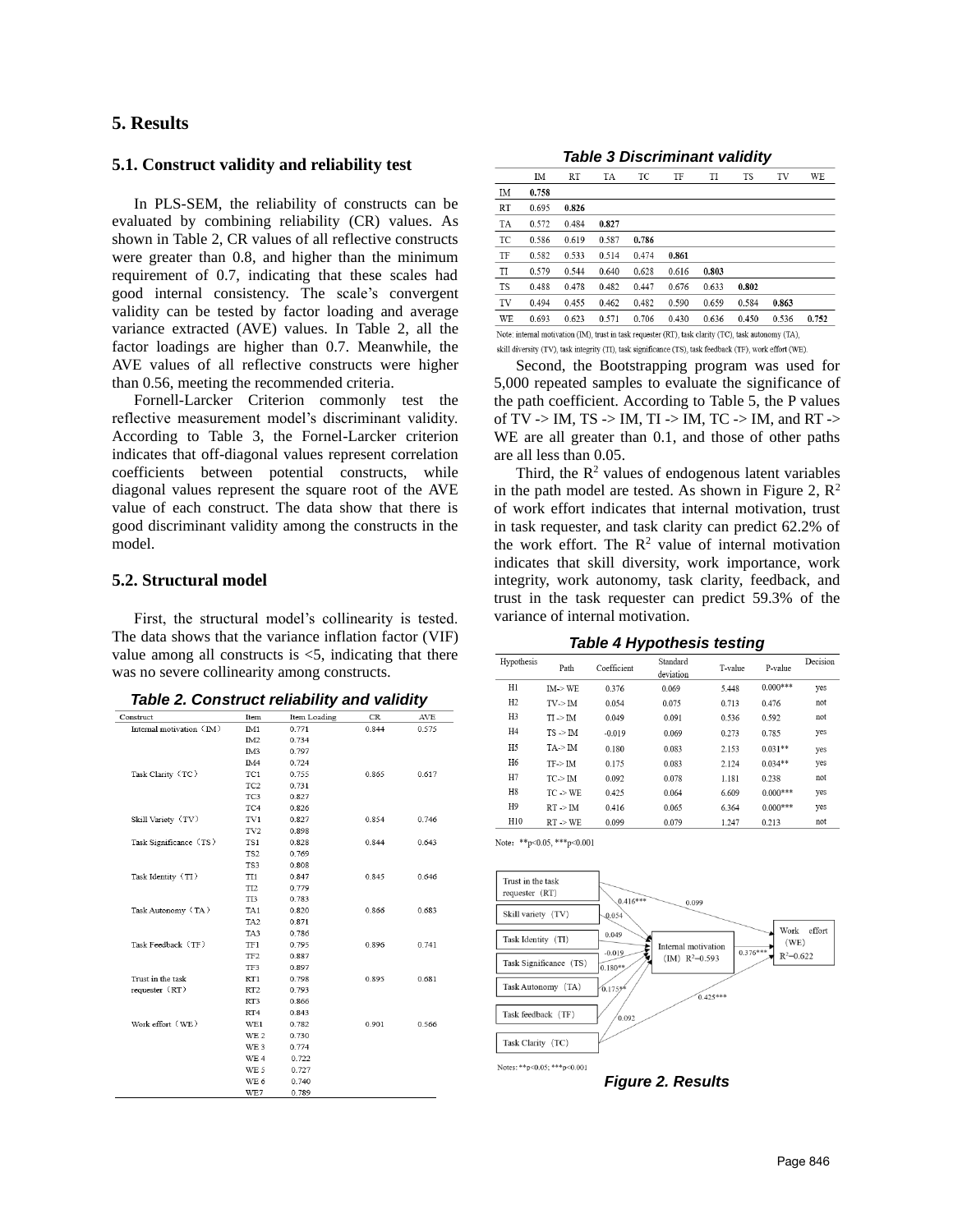Finally, the study examined the mediating effect of IM between RT and WE, as well as TC and WE, respectively, to fully understand the relationship between various variables in the theoretical model. The mediating effect analysis program proposed by Hair Jr, et al. [41] was employed. The results show that the effect of workers' trust in the task requester on work effort is mediated by internal motivation.

## **6. Conclusion**

### **6.1. Theoretical contribution**

First, this study considers the virtual characteristics, regards work clarity as a supplement to the five characteristics of traditional work, and conducts an empirical test to explore its relationship with work effort. Under the conditions of this study, we observe a strong positive correlation between task clarity and work effort.

Second, this study explores the relationship between the situational factor of crowdsourcing work—trust in the task requester with work effort. Alcover & Topa [42] argue that a shortcomings of traditional job characteristic model lies in its neglect of social and situational characteristics of work. This study observes that workers' trust in the task requester has a positive correlation with work effort under the conditions of this study. Moreover, this study finds the internal influencing mechanism of trust in the task requester on work effort. Therefore, this study supplement and expand of the job characteristic model.

Third, as observed by Hackman & Oldham [15] and Zheng, et al [26], under the conditions of this study we observe a strong positive relationship between task autonomy, task feedback and internal motivation. However, unlike studies by Hackman & Oldham [15], we find no relationship between skill variety, task identity, task significance and internal motivation under the conditions of this study. Therefore, this study is a further examination of the job characteristic model in the context of crowdsourcing intermediary market.

### **6.2. Limitations and future research**

Firstly, this study only focuses on arbitrator crowdsourcing intermediary market. It is possible to further explore the effectiveness of the conclusions in other types of crowdsourcing intermediary markets.

Second, in addition to the traditional five job characteristics and task clarity, other job characteristics, such as task complexity [26] may also have relationship with work effort. Therefore, future studies can explore the relationship of other features with work

effort.

Finally, although this study tentatively explores the effect of the work situational factor, the conclusion can be further extended. In addition to trust, perceived justice is also considered to as important [9]. Future research can further explore the relationship between perceived justice with work effort.

## **7. Reference**

[1] J. Howe.*"*The Rise of Crowdsourcing[J]". Wired magazine, 2006, 14(6), pp. 1-4.

[2] D. C. Brabham.*"*Crowdsourcing as a Model for Problem Solving: An Introduction and Cases[J]". Convergence, 2008, 14(1), pp. 75-90.

[3] E. Kaganer, E. Carmel, R. Hirschheim, et al.*"*Managing the Human Cloud[J]". MIT Sloan Management Review, 2013, 54(2), pp. 23-32.

[4] H. G. Liang, M. M. Wang, J. J. Wang, et al.*"*How Intrinsic Motivation and Extrinsic Incentives Affect Task Effort in Crowdsourcing Contests: A Mediated Moderation Model[J]". Computers in Human Behavior, 2018, 81, pp. 168-176.

[5] S. P. Brown, T. W. Leigh.*"*A New Look at Psychological Climate and Its Relationship to Job Involvement, Effort, and Performance[J]". Journal of applied psychology, 1996(No.4), pp. 358-368.

[6] Y. Q. Sun, N. Wang, C. X. Yin, et al.*"*Understanding the Relationships between Motivators and Effort in Crowdsourcing Marketplaces: A Nonlinear Analysis[J]". International Journal of Information Management, 2015, 35(3), pp. 267-276.

[7] J. Bockstedta, C. Druehlb, A. Mishrab.*"*Problem-Solving Effort and Success in Innovation Contests: The Role of National Wealth and National Culture[J]". Journal of Operations Management, 2015, 36, pp. 187-200.

[8] A. Dysvik, B. Kuvaas.*"*Intrinsic and Extrinsic Motivation as Predictors of Work Effort: The Moderating Role of Achievement Goals[J]". British Journal of Social Psychology, 2013, 52(3), pp. 412-430.

[9] L. T. Eby, D. M. Freeman, M. C. Rush, et al.*"*Motivational Bases of Affective Organizational Commitment: A Partial Test of an Integrative Theoretical Model[J]". Journal of Occupational and Organizational Psychology, 1999(4), pp. 463-483.

[10] M. Gagné, E. L. Deci.*"*Self‐Determination Theory and Work Motivation[J]". Journal of organizational Behavior, 2005, 26(4), pp. 331-362.

[11] J. G. Caillier.*"*Do Role Clarity and Job Satisfaction Mediate the Relationship between Telework and Work Effort?[J]". International Journal of Public Administration,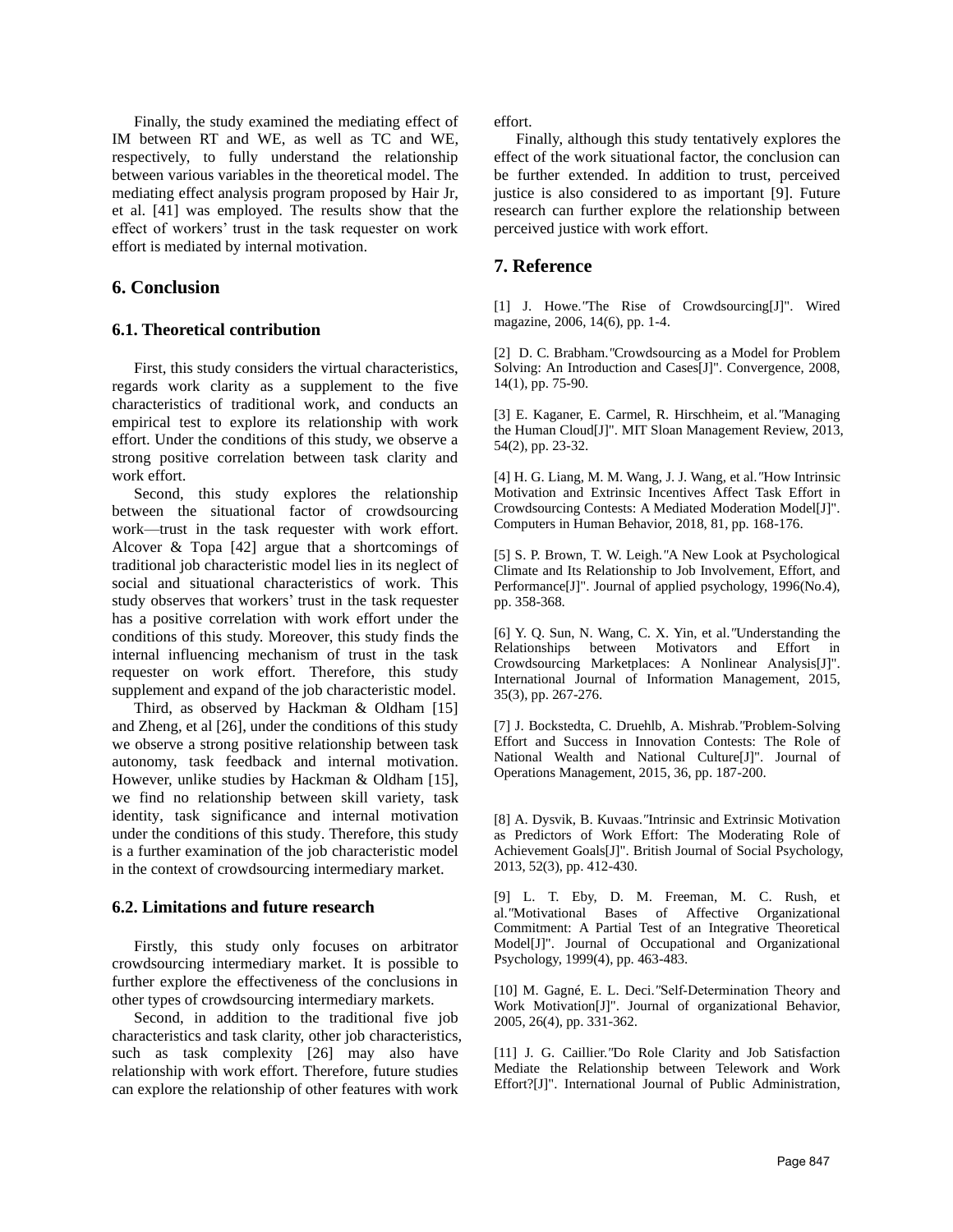2014, 37(4), pp. 193-201.

[12] P. Pollok, D. Lüttgens, F. T. Piller.*"*Attracting Solutions in Crowdsourcing Contests: The Role of Knowledge Distance, Identity Disclosure, and Seeker Status[J]". Research Policy, 2018, 48(1), pp. 98-114.

[13] U. Gadiraju, J. Yang, A. Bozzon. Clarity Is a Worthwhile Quality: On the Role of Task Clarity in Microtask Crowdsourcing[C]. in Proceedings of the 28th ACM Conference on Hypertext and Social Media. 2017. Baltimore, USA: ACM.

[14] A. Kittur, J. V. Nickerson, M. Bernstein, et al. The Future of Crowd Work[C]. in Proceedings of the 2013 conference on computer supported cooperative work. 2013. San Antonio, USA: ACM.

[15] J. R. Hackman, G. R. Oldham.*"*Motivation through the Design of Work: Test of a Theory[J]". Organizational behavior and human performance, 1976, 16(2), pp. 250-279.

[16] G. R. Oldham, J. R. Hackman.*"*Not What It Was and Not What It Will Be: The Future of Job Design Research[J]". Journal of organizational Behavior, 2010, 31(2‐3), pp. 463- 479.

[17] Y. Sun, Y. Fang, K. H. Lim.*"*Understanding Sustained Participation in Transactional Virtual Communities[J]". Decision Support Systems, 2012, 53(1), pp. 12-22.

[18] C. Fournier. "The Salesperson's Role Clarity and Task Clarity in Direct Marketing: Impact of Personal and Organizational Variables[J]". Journal of Direct Marketing, 1996, 10(3), pp. 8-17.

[19] Y. D. Wang, H. H. Emurian.*"*An Overview of Online Trust: Concepts, Elements, and Implications[J]". Computers in Human Behavior, 2005, 21(1), pp. 105-125.

[20] P. Mccole, E. Ramsey, J. Williams.*"*Trust Considerations on Attitudes Towards Online Purchasing: The Moderating Effect of Privacy and Security Concerns[J]". Journal of business research, 2010, 63(9), pp. 1018-1024.

[21] D. L. Hoffman, T. P. Novak, M. Peralta.*"*Building Consumer Trust Online[J]". Communications of the ACM, 1999, 42(4), pp. 80-85.

[22] J. Feller, P. Finnegan, J. Hayes, et al.*"*'Orchestrating' Sustainable Crowdsourcing: A Characterisation of Solver Brokerages[J]". The Journal of Strategic Information Systems, 2012, 21(3), pp. 216-232.

[23] R. Kanfer, P. L. Ackerman.*"*Motivation and Cognitive Abilities: An Integrative/Aptitude-Treatment Interaction Approach to Skill Acquisition[J]". Journal of applied psychology, 1989, 74(4), pp. 657.

[24] G. B. Yeo, A. Neal.*"*A Multilevel Analysis of Effort, Practice, and Performance: Effects; of Ability, Conscientiousness, and Goal Orientation[J]". Journal of applied psychology, 2004, 89(2), pp. 231.

[25] R. Kanfer.*"*Motivation Theory and Industrial and Organizational Psychology[J]". Handbook of industrial and organizational psychology, 1990, 1(2), pp. 75-130.

[26] H. Zheng, D. Li, W. Hou.*"*Task Design, Motivation, and Participation in Crowdsourcing Contests[J]". International journal of electronic commerce, 2011, 15(4), pp. 57- 88.

[27] D. M. Rousseau.*"*Technological Differences in Job Characteristics, Employee Satisfaction, and Motivation: A Synthesis of Job Design Research and Sociotechnical Systems Theory[J]". Organizational behavior and human performance, 1977, 19(1), pp. 18-42.

[28] J. R. Hackman.*"*Work Redesign and Motivation[J]". Professional Psychology, 1980, 11(3), pp. 445.

[29] T. W. Malone, M. R. Lepper. Making Learning Fun: A Taxonomy of Intrinsic Motivations for Learning, in Aptitude, Learning and Instruction[M], in *Conative and Affective Process Analysis*, R.E.Snow and Farr, Editors. 1987, Erlbaum: Hilsdale.

[30] D. D. Frink, G. R. Ferris.*"*Accountability, Impression Management, and Goal Setting in the Performance Evaluation Process[J]". Human relations, 1998, 51(10), pp. 1259-1283.

[31] X. N. Deng, K. D. Joshi.*"*Why Individuals Participate in Micro-Task Crowdsourcing Work Environment: Revealing Crowdworkers' Perceptions[J]". Journal of the Association for Information Systems, 2016, 17(10), pp. 648-673.

[32] S. Kim.*"*Participative Management and Job Satisfaction: Lessons for Management Leadership[J]". Public Administration Review, 2002, 62(2), pp. 231-241.

[33] J. E. Sawyer.*"*Goal and Process Clarity: Specification of Multiple Constructs of Role Ambiguity and a Structural Equation Model of Their Antecedents and Consequences[J]". Journal of applied psychology, 1992, 77(2), pp. 130.

[34] J. R. Rizzo, R. J. House, S. I. Lirtzman.*"*Role Conflict and Ambiguity in Complex Organizations[J]". Administrative science quarterly, 1970, pp. 150-163.

[35] K. T. Dirks, D. L. Ferrin.*"*The Role of Trust in Organizational Settings[J]". Organization Science, 2001, 12(4), pp. 450-467.

[36] C. A. Chen, C. W. Hsieh, D. Y. Chen.*"*Fostering Public Service Motivation through Workplace Trust: Evidence from Public Managers in Taiwan[J]". Public Administration, 2014, 92(4), pp. 954-973.

[37] P. A. Pavlou, D. Gefen.*"*Building Effective Online Marketplaces with Institution-Based Trust[J]". Information systems research, 2004, 15(1), pp. 37-59.

[38] J. R. Hackman, G. R. Oldham.*"*The Job Diagnostic Survey: An Instrument for the Diagnosis of Jobs and the Evaluation of Job Redesign Projects[J]". JSAS Catalog of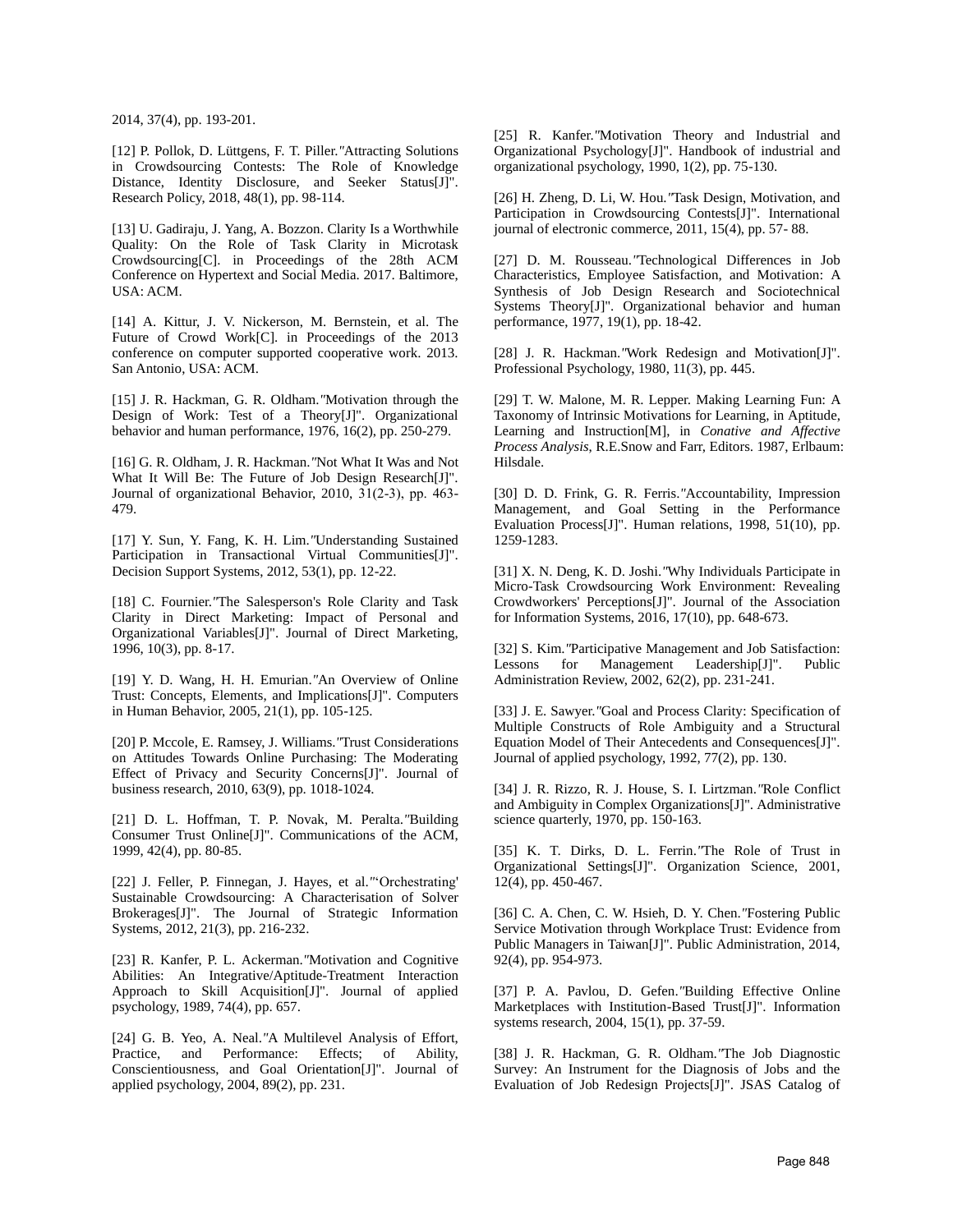Selected Documents in Psychology, 1974, 4, pp. 1-84.

[39] S. A. Kirkpatrick, E. A. Locke.*"*Direct and Indirect Effects of Three Core Charismatic Leadership Components on Performance and Attitudes[J]". Journal of applied psychology, 1996, 81(1), pp. 36-51.

[40] H. Liang, N. Saraf, Q. Hu, et al.*"*Assimilation of Enterprise Systems: The Effect of Institutional Pressures and the Mediating Role of Top Management[J]". MIS Quarterly, 2007, 31(1), pp. 59-87.

[41] J. F. Hair Jr, G. T. M. Hult, C. Ringle, et al. A Primer on Partial Least Squares Structural Equation Modeling (Pls-Sem)[M]. 2016, Thousand Oks: Sage Publications.

[42] C.-M. Alcover, G. Topa.*"*Work Characteristics, Motivational Orientations, Psychological Work Ability and Job Mobility Intentions of Older Workers[J]". PLoS ONE, 2018, 13(4), pp. 1-24.

### **Acknowledgement:**

This work was supported by The National Social Science Fund of China (16CGL007). The project leader is Ying Liu.

### **Appendix A: Questionnaire items**

#### **1. Skill Variety**(**TV**)

1 ) How much variety is there in your job on crowdsourcing intermediary platform? That is, to what extent does the job require you to do many different things at work, using a variety of your skills and talents?

2)The job on the crowdsourcing intermediary platform require me to use a number of complex or high-level skills.

3) The job on the crowdsourcing intermediary platform is quite simple and repetitive\*.

#### **2. Task Identity (TI)**

1) To what extent does your job on the crowdsourcing intermediary platform involve doing a "whole" and identifiable piece of work? That is, are the jobs on the crowdsourcing intermediary platform a complete piece of work that has an obvious beginning and end? Or are they only a small part of the overall piece of work, which is finished by other people or by automatic machines?

2) The job on the crowdsourcing intermediary platform is arranged so that I do have the chance to do an entire piece of work from beginning to end.

3) The job on the crowdsourcing intermediary platform provides me the chance to completely finish the pieces of work I begin.

#### **3. Task significance**(**TS**)

1) In general, how significant or important is your job on the crowdsourcing intermediary platform? That is, are the results of your work likely to significantly affect the lives or well-being of other people?

2) This job on the crowdsourcing intermediary platform is one where a lot of other people can be affected by how

well the work gets done.

3) This job on the crowdsourcing intermediary platform itself are not very significant or important in the broader scheme of things.

#### **4. Task Autonomy**(**TA**)

1) How much autonomy is there in your job on the crowdsourcing intermediary platform? That is, to what extent does your job permit you to decide on your own how to go about doing the work?

2) The job on the crowdsourcing intermediary platform denies me any chance to use my personal initiative or judgement in carrying out the work.

3) The job on the crowdsourcing intermediary platform gives me considerable opportunity for independence and freedom to how I do the work.

#### **5. Task Feedback (TF)**

1)To what extent do task requesters let you know how well you are doing on your job?

2) Task requesters on this job almost never give me any "feedback" about how well I am doing in my work.

3) Task requesters often let me know how well they think I am performing the job.

#### **6. Task Clarity**(**TC**)

1) I knew exactly what to do on tasks which I am participating in on the crowdsourcing intermediary platform.

2) I was not very sure how to do on tasks which I am participating in on the crowdsourcing intermediary platform.

3) I knew how I was supposed to do the tasks which I am participating in on the crowdsourcing intermediary platform.

4) I was not clear about how the tasks which I am participating in on the crowdsourcing intermediary platform were to be.

#### 7. **Intrinsic Motivation (IM)**

1) Participating in the tasks on the crowdsourcing intermediary platform is very interesting.

2) The process of participating in the tasks on the crowdsourcing intermediary platform is very pleasant.

3) Participating in the tasks on the crowdsourcing intermediary platform lets me feel a sense of person achievement.

4) crowdsourcing intermediary platform gives me a chance to do things I am good at.

#### **8. Trust in the task requester (RT)**

1) Task requesters on the crowdsourcing intermediary platform are in general dependable.

2) Task requesters on the crowdsourcing intermediary platform are in general reliable.

3) Task requesters on the crowdsourcing intermediary platform are in general honest.

4) Task requesters on the crowdsourcing intermediary platform are in general trustworthy.

#### **9. Work effort (WE)**

1) I focus my attention on completing tasks which I am participating in on the crowdsourcing intermediary platform.

2) I frequently think about the tasks which I am participating in on the crowdsourcing intermediary platform \*.

3) I work at my full capacity to finish the task which I am participating in on the crowdsourcing intermediary platform.

4) I try hard to finish the task which I am participating in on the crowdsourcing intermediary platform